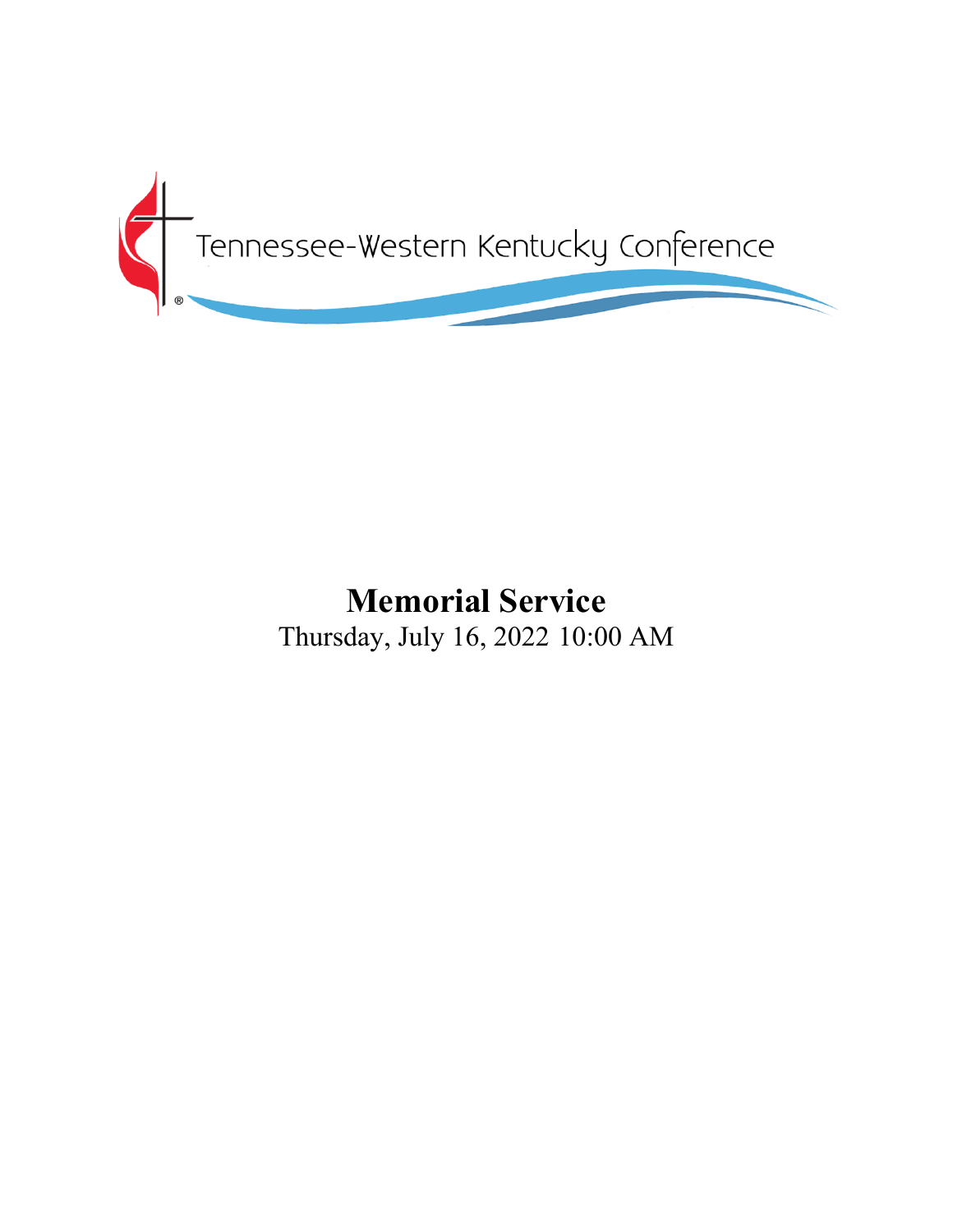#### ORDER OF WORSHIP

+ You're invited to stand in body or in spirit. | **Bold** words are spoken responsively.

## CHIMING OF THE HOUR Dr. Gregg Bunn, organist

GREETING Dr. Laura Brantley

Leader: The peace of Christ be with you. **People: And also with you.** Leader: Let us focus our minds' attention and hearts' affection on the worship of God.

VOLUNTARY *O God, Our Help in Ages Past* arr. Charles Callahan

## + CALL TO WORSHIP Dr. Laura Brantley

Leader: We have gathered here to celebrate the lives of those who have served faithfully through the years and now share the triumph of Christ.

**People: We affirm with praise and thanksgiving the goodness of our Lord.**

- Leader: Let us rejoice in God's presence with us, in death as in life, among those who mourn as with those who now see Christ face to face.
- **People: In the midst of our grief we sing with joy, for God's love is over all that has been.**
- Leader: We remember in every time and place the saints of God who have shown us the Lord.
- **All: Since we are surrounded by so great a cloud of witnesses, let us worship God with joy!**

# + PROCESSIONAL HYMN 711 *For All the Saints* SINE NOMINE

**For all the saints, who from their labors rest, who thee by faith before the world confessed, thy name, O Jesus, be forever blest.**

*(Refrain)***Alleluia, Alleluia!**

**Thou wast their rock, their fortress, and their might; thou, Lord, their captain in the well-fought fight; thou, in the darkness drear, their one true light.** *(Refrain)*

**O may thy soldiers, faithful, true, and bold, fight as the saints who nobly fought of old, and win with them the victor's crown of gold.** *(Refrain)*

**O blest communion, fellowship divine! We feebly struggle, they in glory shine; yet all are one in thee, for all are thine.** *(Refrain)*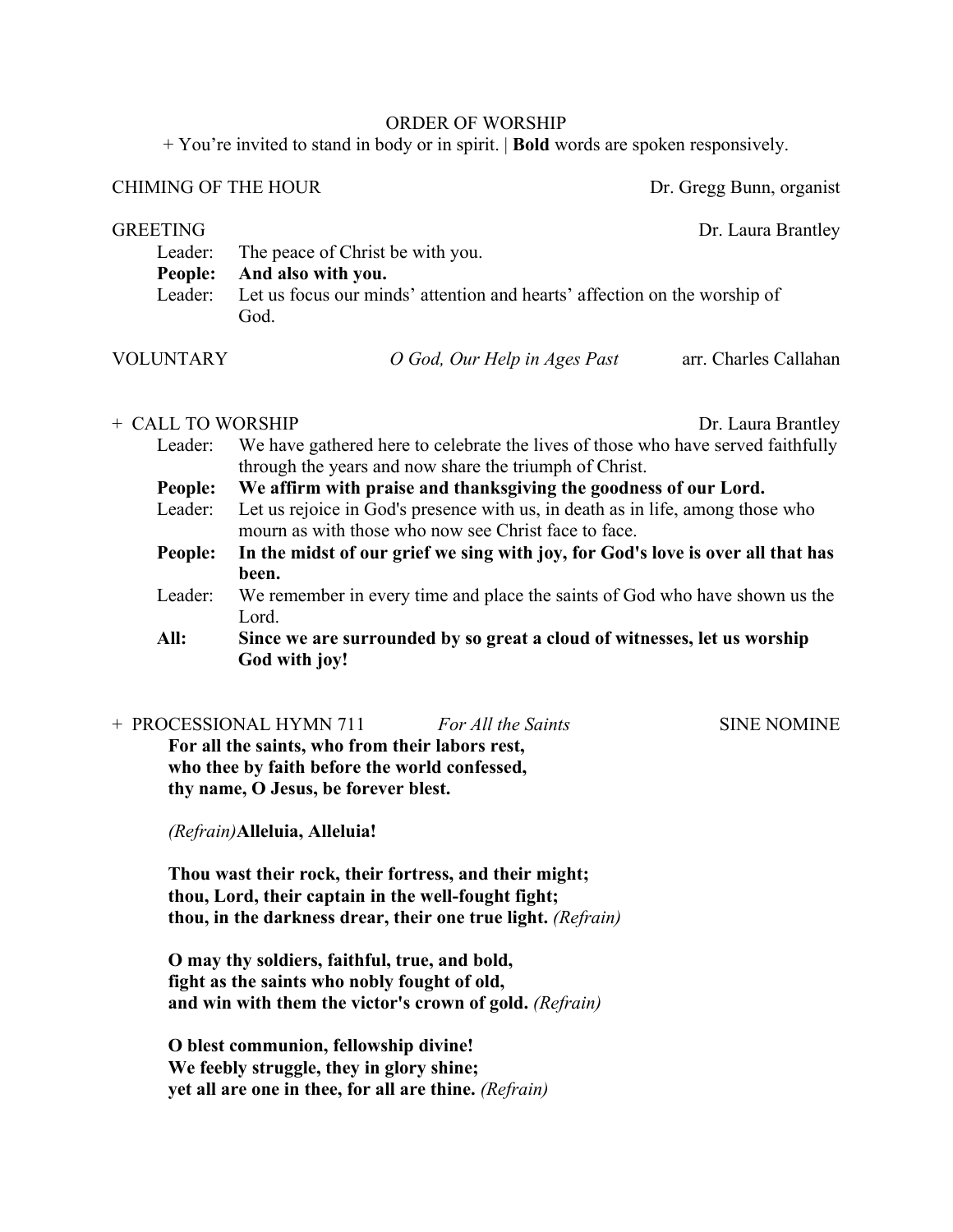| And when the strife is fierce, the warfare long,<br>steals on the ear the distant triumph song,                                                                                                                                                                                                                                                                                                                                                                          | and hearts are brave again, and arms are strong. (Refrain)                                                                                                                                                                                                                                                                                                                                                                                                                                                                                                                                                                   |                    |
|--------------------------------------------------------------------------------------------------------------------------------------------------------------------------------------------------------------------------------------------------------------------------------------------------------------------------------------------------------------------------------------------------------------------------------------------------------------------------|------------------------------------------------------------------------------------------------------------------------------------------------------------------------------------------------------------------------------------------------------------------------------------------------------------------------------------------------------------------------------------------------------------------------------------------------------------------------------------------------------------------------------------------------------------------------------------------------------------------------------|--------------------|
|                                                                                                                                                                                                                                                                                                                                                                                                                                                                          | From earth's wide bounds, from ocean's farthest coast,<br>through gates of pearl streams in the countless host,<br>singing to Father, Son, and Holy Ghost: (Refrain)                                                                                                                                                                                                                                                                                                                                                                                                                                                         |                    |
| + AFFIRMATION OF FAITH                                                                                                                                                                                                                                                                                                                                                                                                                                                   | I believe in God, the Father Almighty, maker of heaven and earth;<br>And in Jesus Christ his only Son, our Lord; who was conceived by the Holy Spirit,<br>born of the Virgin Mary, suffered under Pontius Pilate, was crucified, dead,<br>and buried; the third day He rose from the dead;<br>He ascended into heaven, and sitteth at the right hand of God the Father Almighty;<br>from thence He shall come to judge the quick and the dead.<br>I believe in the Holy Spirit, the holy catholic church, the communion of saints, the<br>forgiveness of sins, the resurrection of the body, and the life everlasting. Amen. | Dr. Laura Brantley |
| + GLORIA PATRI 70                                                                                                                                                                                                                                                                                                                                                                                                                                                        | Glory be to the Father and to the Son and to the Holy Ghost;<br>as it was in the beginning, is now, and ever shall be,<br>world without end. Amen. Amen.                                                                                                                                                                                                                                                                                                                                                                                                                                                                     | <b>MEINEKE</b>     |
| PRAYERS OF THE PEOPLE & LORD'S PRAYER<br><b>The Lord's Prayer:</b><br>Our Father, who art in heaven,<br>hallowed be thy name.<br>Thy kingdom come.<br>Thy will be done on earth as it is in heaven.<br>Give us this day our daily bread.<br>And forgive us our trespasses,<br>as we forgive those who trespass against us.<br>And lead us not into temptation,<br>but deliver us from evil.<br>For thine is the kingdom, and the power,<br>and the glory, forever. Amen. |                                                                                                                                                                                                                                                                                                                                                                                                                                                                                                                                                                                                                              | Rev. Toi King      |
| <b>ACT OF PRAISE</b>                                                                                                                                                                                                                                                                                                                                                                                                                                                     | Psalm 23                                                                                                                                                                                                                                                                                                                                                                                                                                                                                                                                                                                                                     | by Paul Basler     |
| <b>SCRIPTURE READING</b>                                                                                                                                                                                                                                                                                                                                                                                                                                                 | 1 Thessalonians 4:13 (NRSV)<br><sup>13</sup> But we do not want you to be uninformed, brothers and sisters,<br>about those who have died, so that you may not grieve as others do who have no hope.                                                                                                                                                                                                                                                                                                                                                                                                                          | Rev. Allen Black   |

SERMON "Defined by Hope" Rev. Allen Black